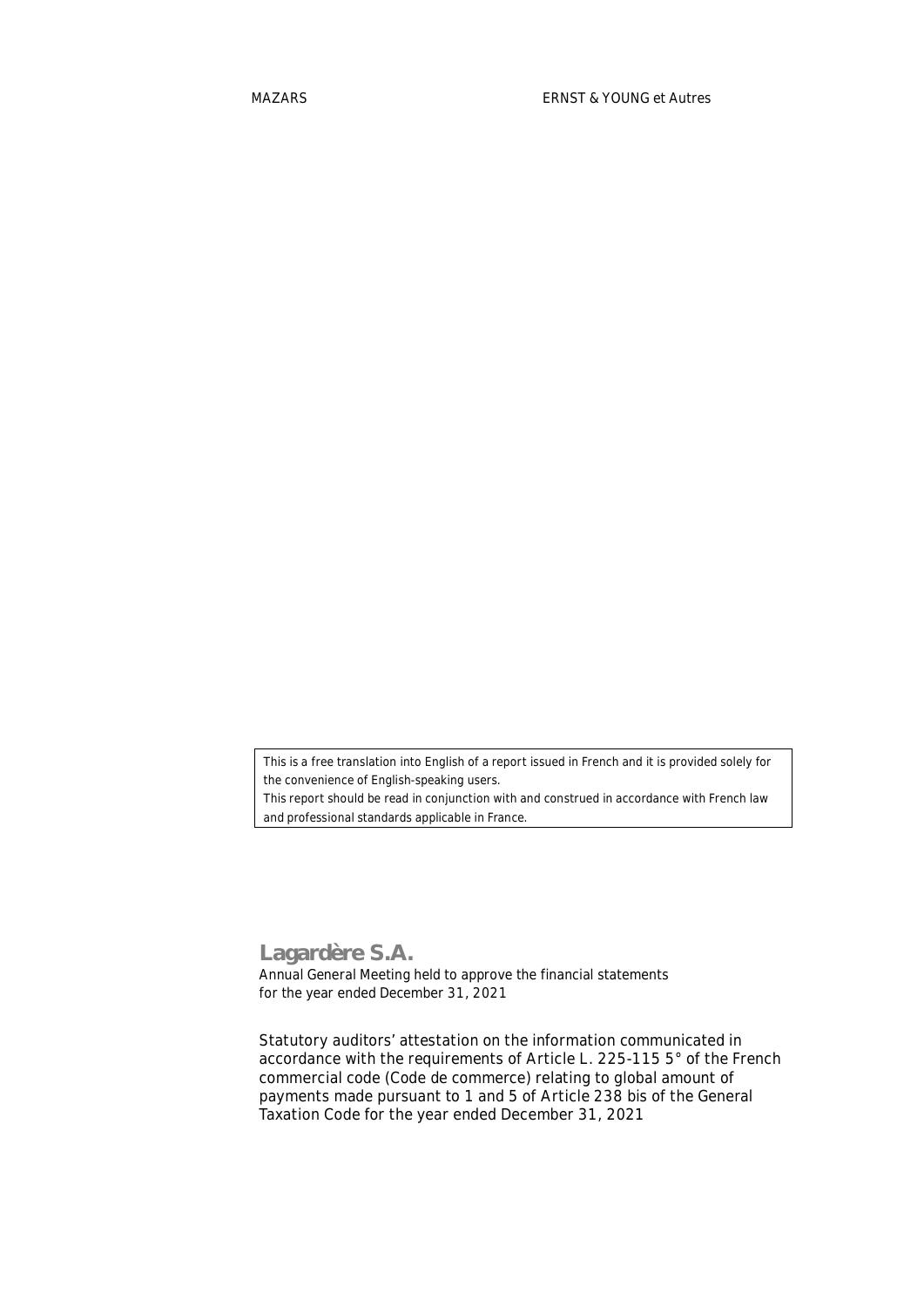**MAZARS** Tour Exaltis 61, rue Henri Regnault 92075 Paris-La Défense cedex S.A. à directoire et conseil de surveillance au capital de € 8 320 000 784 824 153 R.C.S. Nanterre

Commissaire aux Comptes Membre de la compagnie régionale de Versailles et du Centre

**ERNST & YOUNG et Autres** Tour First TSA 14444 92037 Paris-La Défense cedex S.A.S. à capital variable 438 476 913 R.C.S. Nanterre

Commissaire aux Comptes Membre de la compagnie régionale de Versailles et du Centre

## **Lagardère S.A.**

Annual General Meeting held to approve the financial statements for the year ended December 31, 2021

**Statutory auditors' attestation on the information communicated in accordance with the requirements of article L. 225-115 5° of the French commercial code (***Code de commerce***) relating to the global amount of payments made pursuant to 1 and 5 of Article 238 bis of the General Taxation Code for the year ended December 31, 2021**

To the Annual General Meeting of Lagardère S.A.,

In our capacity as statutory auditors of your Company and in accordance with the requirements of Article L. 225-115 5° of the French commercial code (*Code de commerce*), we have prepared this attestation on the information relating to the global amount of payments made pursuant to 1 and 5 of Article 238 bis of the General Taxation Code *(Code Général des Impôts)* for the year ended December 31, 2021, contained in the attached document.

This information was prepared under your Chairman and CEO's responsibility. Our role is to attest this information.

In the context of our role as statutory auditors *(Commissaires aux comptes),* we have audited the annual financial statements of your Company for the year ended December 31, 2021. Our audit was conducted in accordance with professional standards applicable in France, and was planned and performed for the purpose of forming an opinion on the annual financial statements taken as a whole and not on any individual component of the accounts used to determine the total amount of payments made pursuant to 1 and 5 of Article 238 bis of the General Taxation Code. Accordingly, our audit tests and samples were not carried out with this objective and we do not express any opinion on any components of the accounts taken individually.

We performed those procedures which we considered necessary to comply with professional guidance issued by the French Institute of Statutory Auditors *(Compagnie nationale des commissaires aux comptes)* relating to this type of engagement. These procedures, which constitute neither an audit nor a review, consisted in performing the necessary reconciliations between the total amount of payments made pursuant to 1 and 5 of Article 238 bis of the General Taxation Code and the accounting records and verifying that it is consistent with the data used to prepare the annual financial statements for the year ended December 31, 2021.